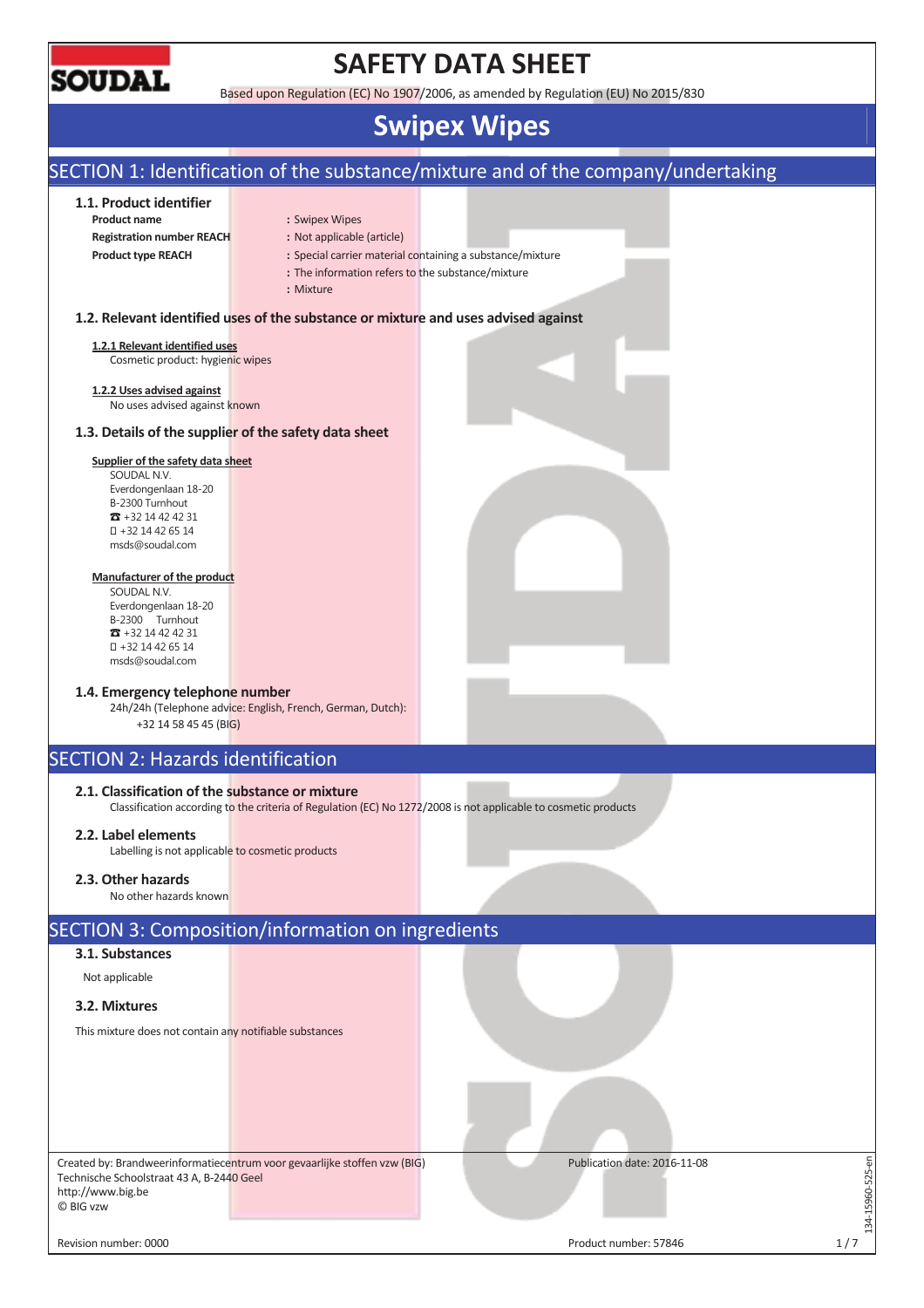| <b>Swipex Wipes</b>                                                                    |                                                                                   |                              |     |  |  |
|----------------------------------------------------------------------------------------|-----------------------------------------------------------------------------------|------------------------------|-----|--|--|
| <b>SECTION 4: First aid measures</b>                                                   |                                                                                   |                              |     |  |  |
|                                                                                        |                                                                                   |                              |     |  |  |
| 4.1. Description of first aid measures                                                 |                                                                                   |                              |     |  |  |
| General:                                                                               |                                                                                   |                              |     |  |  |
| If you feel unwell, seek medical advice.                                               |                                                                                   |                              |     |  |  |
| <b>After inhalation:</b><br>Not applicable.                                            |                                                                                   |                              |     |  |  |
| After skin contact:                                                                    |                                                                                   |                              |     |  |  |
| Not applicable.                                                                        |                                                                                   |                              |     |  |  |
| After eye contact:                                                                     |                                                                                   |                              |     |  |  |
|                                                                                        | Rinse with water. Take victim to an ophthalmologist if irritation persists.       |                              |     |  |  |
| After ingestion:                                                                       |                                                                                   |                              |     |  |  |
| Not applicable.                                                                        |                                                                                   |                              |     |  |  |
| 4.2.1 Acute symptoms                                                                   | 4.2. Most important symptoms and effects, both acute and delayed                  |                              |     |  |  |
| <b>After inhalation:</b>                                                               |                                                                                   |                              |     |  |  |
| No effects known.                                                                      |                                                                                   |                              |     |  |  |
| After skin contact:                                                                    |                                                                                   |                              |     |  |  |
| No effects known.                                                                      |                                                                                   |                              |     |  |  |
| After eye contact:                                                                     |                                                                                   |                              |     |  |  |
| Slight irritation.                                                                     |                                                                                   |                              |     |  |  |
| <b>After ingestion:</b>                                                                |                                                                                   |                              |     |  |  |
| No effects known.                                                                      |                                                                                   |                              |     |  |  |
| 4.2.2 Delayed symptoms                                                                 |                                                                                   |                              |     |  |  |
| No effects known.                                                                      |                                                                                   |                              |     |  |  |
| If applicable and available it will be listed below.                                   | 4.3. Indication of any immediate medical attention and special treatment needed   |                              |     |  |  |
| <b>SECTION 5: Firefighting measures</b>                                                |                                                                                   |                              |     |  |  |
| 5.1. Extinguishing media                                                               |                                                                                   |                              |     |  |  |
| 5.1.1 Suitable extinguishing media:                                                    |                                                                                   |                              |     |  |  |
| Adapt extinguishing media to the environment.<br>5.1.2 Unsuitable extinguishing media: |                                                                                   |                              |     |  |  |
| No unsuitable extinguishing media known.                                               |                                                                                   |                              |     |  |  |
|                                                                                        |                                                                                   |                              |     |  |  |
| Upon combustion: CO and CO2 are formed.                                                | 5.2. Special hazards arising from the substance or mixture                        |                              |     |  |  |
| 5.3. Advice for firefighters                                                           |                                                                                   |                              |     |  |  |
| 5.3.1 Instructions:                                                                    |                                                                                   |                              |     |  |  |
| No specific fire-fighting instructions required.                                       |                                                                                   |                              |     |  |  |
| 5.3.2 Special protective equipment for fire-fighters:                                  |                                                                                   |                              |     |  |  |
|                                                                                        | Gloves. Protective clothing. Heat/fire exposure: compressed air/oxygen apparatus. |                              |     |  |  |
| <b>SECTION 6: Accidental release measures</b>                                          |                                                                                   |                              |     |  |  |
|                                                                                        |                                                                                   |                              |     |  |  |
| No naked flames.                                                                       | 6.1. Personal precautions, protective equipment and emergency procedures          |                              |     |  |  |
|                                                                                        | 6.1.1 Protective equipment for non-emergency personnel                            |                              |     |  |  |
| See heading 8.2<br>6.1.2 Protective equipment for emergency responders                 |                                                                                   |                              |     |  |  |
| Gloves. Protective clothing.                                                           |                                                                                   |                              |     |  |  |
| Suitable protective clothing                                                           |                                                                                   |                              |     |  |  |
| See heading 8.2                                                                        |                                                                                   |                              |     |  |  |
|                                                                                        |                                                                                   |                              |     |  |  |
| 6.2. Environmental precautions<br>No data available                                    |                                                                                   |                              |     |  |  |
| Pick-up the material.                                                                  | 6.3. Methods and material for containment and cleaning up                         |                              |     |  |  |
|                                                                                        |                                                                                   |                              |     |  |  |
|                                                                                        |                                                                                   | Publication date: 2016-11-08 |     |  |  |
| Revision number: 0000                                                                  |                                                                                   | Product number: 57846        | 2/7 |  |  |

 $\overline{1}$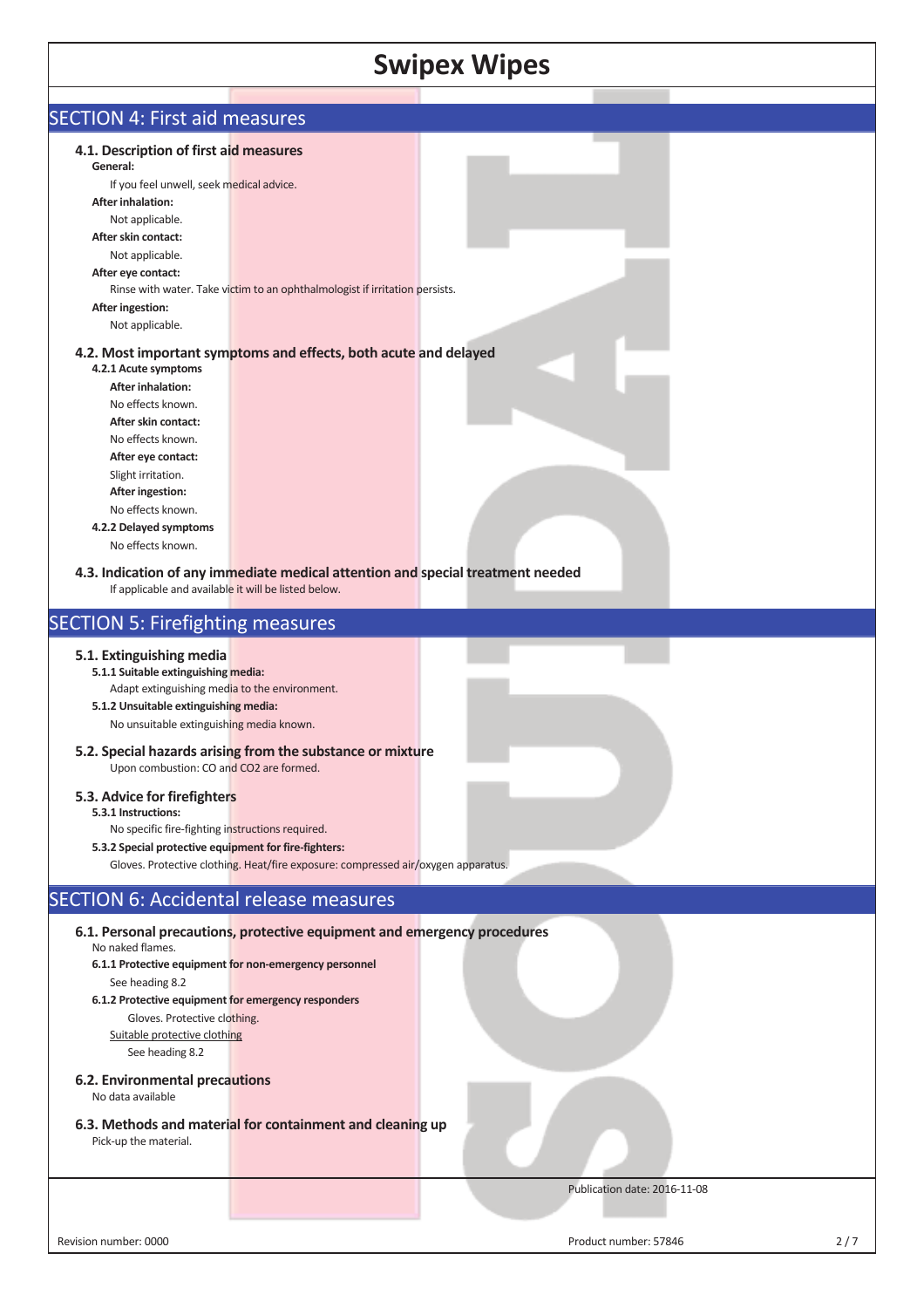| <b>Swipex Wipes</b> |  |
|---------------------|--|
|---------------------|--|

#### **6.4. Reference to other sections**

See heading 13.

# SECTION 7: Handling and storage

The information in this section is a general description. If applicable and available, exposure scenarios are attached in annex. Always use the relevant exposure scenarios that correspond to your identified use.

#### **7.1. Precautions for safe handling**

Keep away from naked flames/heat. Observe normal hygiene standards.

#### **7.2. Conditions for safe storage, including any incompatibilities 7.2.1 Safe storage requirements:**

Store in a dry area. Keep out of direct sunlight. Meet the legal requirements.

#### **7.2.2 Keep away from:**

Heat sources, oxidizing agents, (strong) acids, (strong) bases.

- **7.2.3 Suitable packaging material:**
- No data available
- **7.2.4 Non suitable packaging material:** No data available

# **7.3. Specific end use(s)**

If applicable and available, exposure scenarios are attached in annex. See information supplied by the manufacturer.

# SECTION 8: Exposure controls/personal protection

# **8.1. Control parameters**

#### **8.1.1 Occupational exposure**

## **a) Occupational exposure limit values**

If limit values are applicable and available these will be listed below.

## **b) National biological limit values**

If limit values are applicable and available these will be listed below.

#### **8.1.2 Sampling methods**

If applicable and available it will be listed below.

- **8.1.3 Applicable limit values when using the substance or mixture as intended**
- If limit values are applicable and available these will be listed below.

#### **8.1.4 DNEL/PNEC values**

If applicable and available it will be listed below.

#### **8.1.5 Control banding**

If applicable and available it will be listed below.

#### **8.2. Exposure controls**

The information in this section is a general description. If applicable and available, exposure scenarios are attached in annex. Always use the relevant exposure scenarios that correspond to your identified use.

#### **8.2.1 Appropriate engineering controls**

Keep away from naked flames/heat. Measure the concentration in the air regularly. Work under local exhaust/ventilation.

#### **8.2.2 Individual protection measures, such as personal protective equipment**

Observe normal hygiene standards. Do not eat, drink or smoke during work.

#### a) Respiratory protection:

Not required for normal conditions of use.

#### b) Hand protection:

Not required for normal conditions of use.

# c) Eye protection:

Not required for normal conditions of use.

## d) Skin protection:

Not required for normal conditions of use.

## **8.2.3 Environmental exposure controls:**

See headings 6.2, 6.3 and 13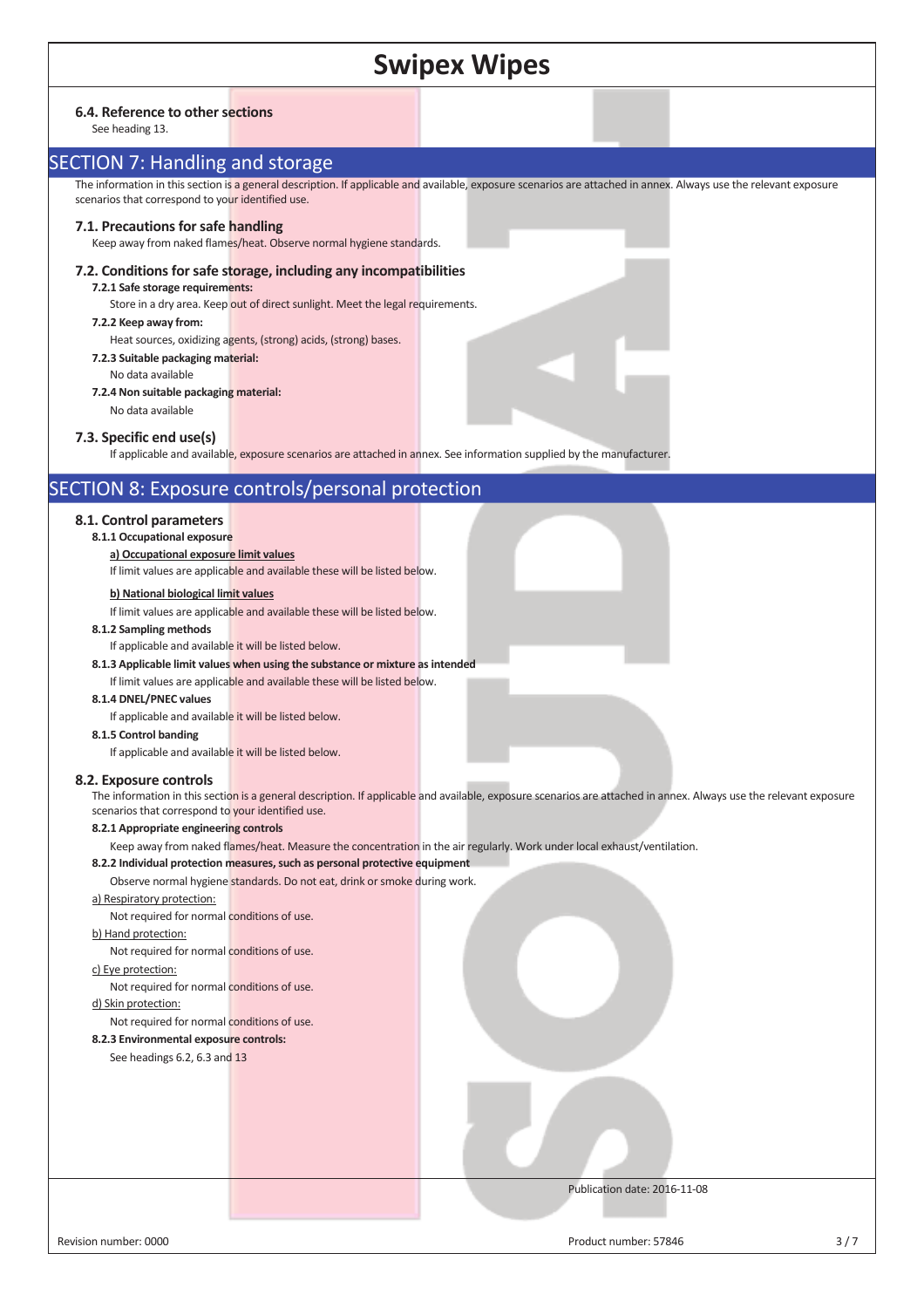# SECTION 9: Physical and chemical properties

| Physical form               | <b>Moistened tissues</b>                               |
|-----------------------------|--------------------------------------------------------|
| Odour                       | Characteristic odour                                   |
| Odour threshold             | No data available                                      |
| Colour                      | Variable in colour, depending on the composition       |
| Particle size               | Not applicable (article)                               |
| <b>Explosion limits</b>     | Not applicable                                         |
| Flammability                | Non-flammable                                          |
| Log Kow                     | Not applicable (mixture)                               |
| Dynamic viscosity           | Not applicable (article)                               |
| Kinematic viscosity         | Not applicable (article)                               |
| Melting point               | Not applicable (article)                               |
| <b>Boiling point</b>        | Not applicable (article)                               |
| Flash point                 | Not applicable (article)                               |
| Evaporation rate            | Not applicable (article)                               |
| Relative vapour density     | No data available                                      |
| Vapour pressure             | No data available                                      |
| Solubility                  | Not applicable                                         |
| Relative density            | Not applicable (article)                               |
| Decomposition temperature   | Not applicable (article)                               |
| Auto-ignition temperature   | Not applicable                                         |
| <b>Explosive properties</b> | No chemical group associated with explosive properties |
| Oxidising properties        | No chemical group associated with oxidising properties |
| pН                          | $5.3 - 7.5$                                            |

# **9.2. Other information**

No data available

# SECTION 10: Stability and reactivity

**10.1. Reactivity**

Substance has neutral reaction.

- **10.2. Chemical stability** Stable under normal conditions.
- **10.3. Possibility of hazardous reactions**  No data available.
- **10.4. Conditions to avoid**  Keep away from naked flames/heat.
- **10.5. Incompatible materials**  Oxidizing agents, (strong) acids, (strong) bases.
- **10.6. Hazardous decomposition products**  Upon combustion: CO and CO2 are formed.

# SECTION 11: Toxicological information

**11.1. Information on toxicological effects 11.1.1 Test results** 

### **Acute toxicity**

Swipex Wipes No (test)data on the mixture available

#### **Conclusion**

Classification according to the criteria of Regulation (EC) No 1272/2008 is not applicable to cosmetic products

#### **Corrosion/irritation**

Swipex Wipes

No (test)data on the mixture available

Revision number: 0000 Product number: 57846 4 / 7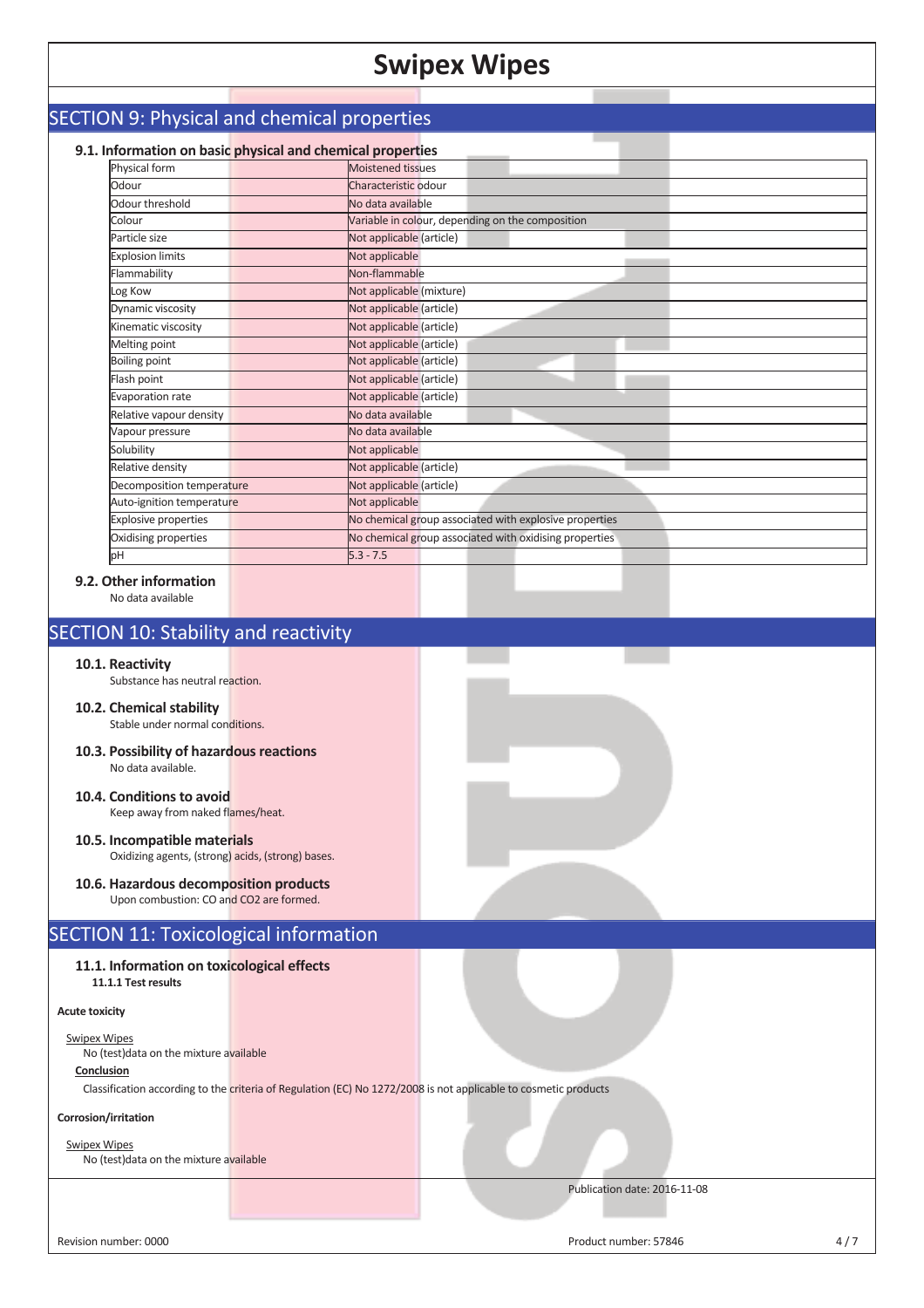#### **Conclusion**

Classification according to the criteria of Regulation (EC) No 1272/2008 is not applicable to cosmetic products

#### **Respiratory or skin sensitisation**

#### Swipex Wipes

#### No (test)data on the mixture available

#### **Conclusion**

Classification according to the criteria of Regulation (EC) No 1272/2008 is not applicable to cosmetic products

#### **Specific target organ toxicity**

#### Swipex Wipes

No (test)data on the mixture available

## **Conclusion**

Classification according to the criteria of Regulation (EC) No 1272/2008 is not applicable to cosmetic products

#### **Mutagenicity (in vitro)**

Swipex Wipes No (test)data on the mixture available

## **Mutagenicity (in vivo)**

Swipex Wipes No (test)data on the mixture available

## **Conclusion**

Classification according to the criteria of Regulation (EC) No 1272/2008 is not applicable to cosmetic products

#### **Carcinogenicity**

#### Swipex Wipes

No (test)data on the mixture available

# **Conclusion**

Classification according to the criteria of Regulation (EC) No 1272/2008 is not applicable to cosmetic products

#### **Reproductive toxicity**

#### Swipex Wipes

No (test)data on the mixture available

## **Conclusion**

Classification according to the criteria of Regulation (EC) No 1272/2008 is not applicable to cosmetic products

#### **Toxicity other effects**

Swipex Wipes No (test)data on the mixture available

#### **Chronic effects from short and long-term exposure**

Swipex Wipes No effects known.

# SECTION 12: Ecological information

# **12.1. Toxicity**

## Swipex Wipes

No (test)data on the mixture available

Judgement is based on the relevant ingredients

## **Conclusion**

Not classified as dangerous for the environment according to the criteria of Regulation (EC) No 1272/2008

## **12.2. Persistence and degradability**

The surfactant(s) is/are biodegradable

## **12.3. Bioaccumulative potential**

Swipex Wipes

**Log Kow** 

Revision number: 0000 Superintent of the state of the state of the Product number: 57846 Superintent of the state of the state of the state of the state of the state of the state of the state of the state of the state of t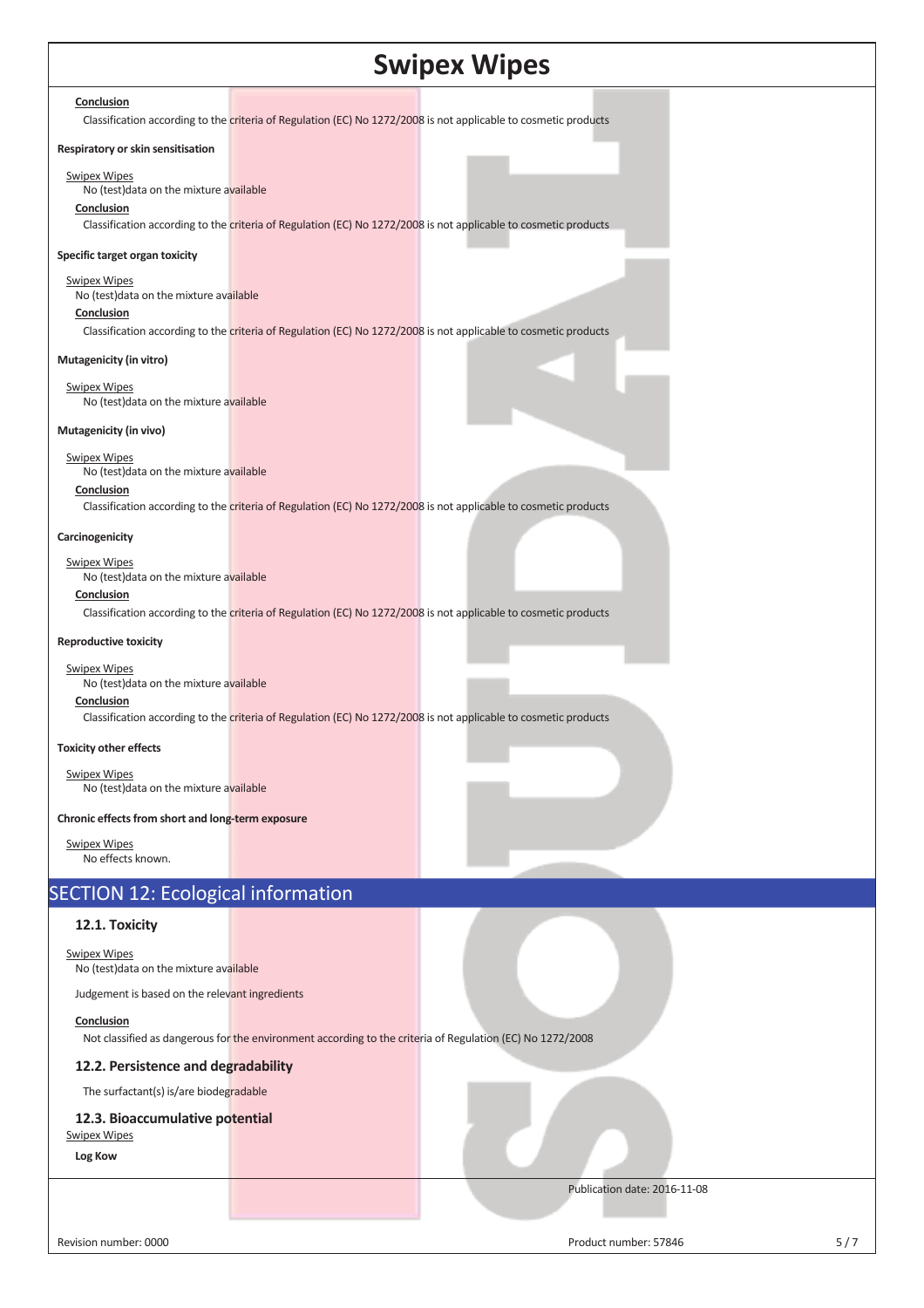| <b>Method</b> | <b>Remark</b>            | <b>Value</b> | Temperature | <b>Nalue determination</b> |
|---------------|--------------------------|--------------|-------------|----------------------------|
|               | Not applicable (mixture) |              |             |                            |

#### **Conclusion**

No straightforward conclusion can be drawn based upon the available numerical values

#### **12.4. Mobility in soil**

No (test)data on mobility of the components available

#### **12.5. Results of PBT and vPvB assessment**

Does not contain component(s) that meet(s) the criteria of PBT and/or vPvB as listed in Annex XIII of Regulation (EC) No 1907/2006.

#### **12.6. Other adverse effects**

### Swipex Wipes

#### **Fluorinated greenhouse gases (Regulation (EU) No 517/2014)**

None of the known components is included in the list of fluorinated greenhouse gases (Regulation (EU) No 517/2014)

#### **Ozone-depleting potential (ODP)**

Not classified as dangerous for the ozone layer (Regulation (EC) No 1005/2009)

## SECTION 13: Disposal considerations

The information in this section is a general description. If applicable and available, exposure scenarios are attached in annex. Always use the relevant exposure scenarios that correspond to your identified use.

#### **13.1. Waste treatment methods**

**13.1.1 Provisions relating to waste** 

#### **European Union**

Can be considered as non hazardous waste according to Directive 2008/98/EC, as amended by Regulation (EU) No 1357/2014.

Waste material code (Directive 2008/98/EC, Decision 2000/0532/EC).

07 06 99 (wastes from the MFSU of fats, grease, soaps, detergents, disinfectants and cosmetics: wastes not otherwise specified). Depending on branch of industry and production process, also other waste codes may be applicable.

#### **13.1.2 Disposal methods**

Remove waste in accordance with local and/or national regulations. Dispose of the small quantities as household waste.

**13.1.3 Packaging/Container**

#### **European Union**

No data available.

# SECTION 14: Transport information

## **Road (ADR), Rail (RID), Inland waterways (ADN), Sea (IMDG/IMSBC), Air (ICAO-TI/IATA-DGR)**

| 14.1. UN number                          |                                                                          |             |
|------------------------------------------|--------------------------------------------------------------------------|-------------|
| Transport                                |                                                                          | Not subject |
| 14.2. UN proper shipping name            |                                                                          |             |
| 14.3. Transport hazard class(es)         |                                                                          |             |
| Hazard identification number             |                                                                          |             |
| Class                                    |                                                                          |             |
| Classification code                      |                                                                          |             |
| 14.4. Packing group                      |                                                                          |             |
| Packing group                            |                                                                          |             |
| Labels                                   |                                                                          |             |
| 14.5. Environmental hazards              |                                                                          |             |
| Environmentally hazardous substance mark |                                                                          | no          |
| 14.6. Special precautions for user       |                                                                          |             |
| Special provisions                       |                                                                          |             |
| Limited quantities                       |                                                                          |             |
|                                          | 14.7. Transport in bulk according to Annex II of Marpol and the IBC Code |             |
| Annex II of MARPOL 73/78                 |                                                                          |             |

# SECTION 15: Regulatory information

**15.1. Safety, health and environmental regulations/legislation specific for the substance or mixture**

#### **European legislation:**

VOC content Directive 2010/75/EU

**VOC content** Remark  $\frac{9}{6}$  - 10 %